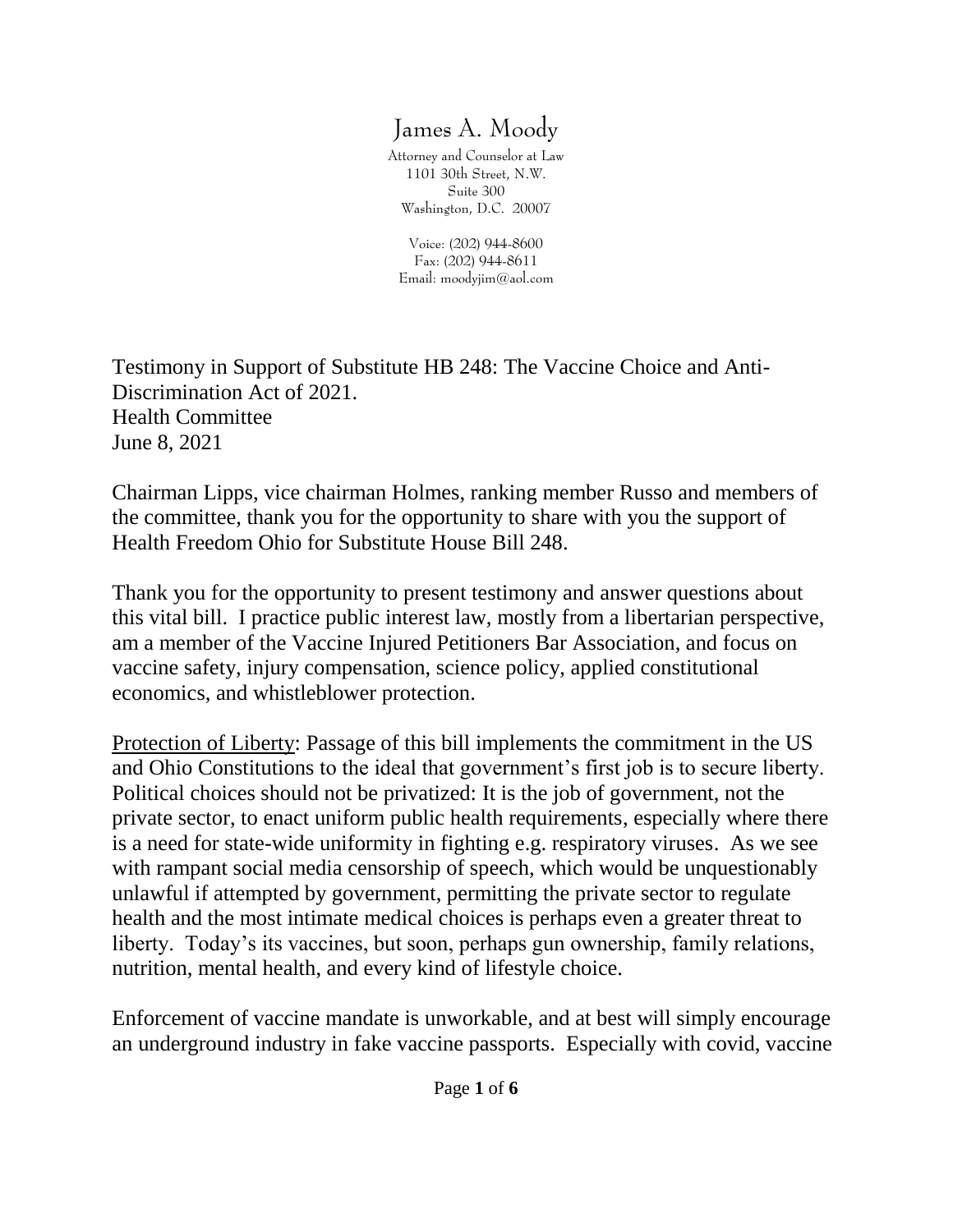status has little to do with preventing the actual spread of disease, which solely depends on achieving herd immunity through a combination of infection and vaccination. Indeed, the mRNA vaccines don't even claim, and were not evaluated for, prevention of infection. More like treatments, their entirely laudable objective is the prevention of severe symptoms and death. The complex relationships between innate and adaptive immunity, from vaccination or infection, and the duration of these immunities is entirely unknown. Again, we face a slippery slope, today its just the vaccine card, but next will come negative PCR and antigen tests, mandatory antibody tests, and an endless array of booster shots – all to obtain that elusive and impossible miracle of a pristine disease free world.

This is pro-business legislation. Vaccination status and medical privacy are matters for patients and doctors, not barbers stylists and grocers. Shifting the burden of making medical decisions to the business community is simply beyond their expertise, will create unnecessary stress and anxiety, and a business environment that is not uniform, unfriendly, and constantly subject to change and uncertainty. Businesses have much better things to do than immerse themselves in scientific journals and the morass of CDC "guidance" documents and the constantly changing whims of Dr. Fauci and a distant inaccessible and unaccountable class of elite experts.

Particularly in the employment context, any "no jab, no job" policy risks employers being liable for injury and death caused by the vaccines.

Vaccination status is a proxy for race and SES. POC are about half as likely to be vaccinated, and with rather good reason to be hesitant. See, for example, RFK Jr.'s outstanding recent documentary Medical Racism – The New Apartheid. Ohio has always been one of the leaders in the civil rights agenda, passing its first law prohibiting discrimination in public accommodations in 1884. Absent this legislation it will be mostly the white and the wealthy 'allowed' back to a 'normal' life of e.g. travel and entertainment.

Medical choice is a civil right which must be protected.

EUA: The need for this bill is especially urgent given the fear-mongering and hysteria associated with the covid pandemic and the responses of the public and private sectors. Ohioans quite understandably want the pandemic to end, want to feel and be safe, and want their pre-pandemic normal lives be restored as quickly as possible.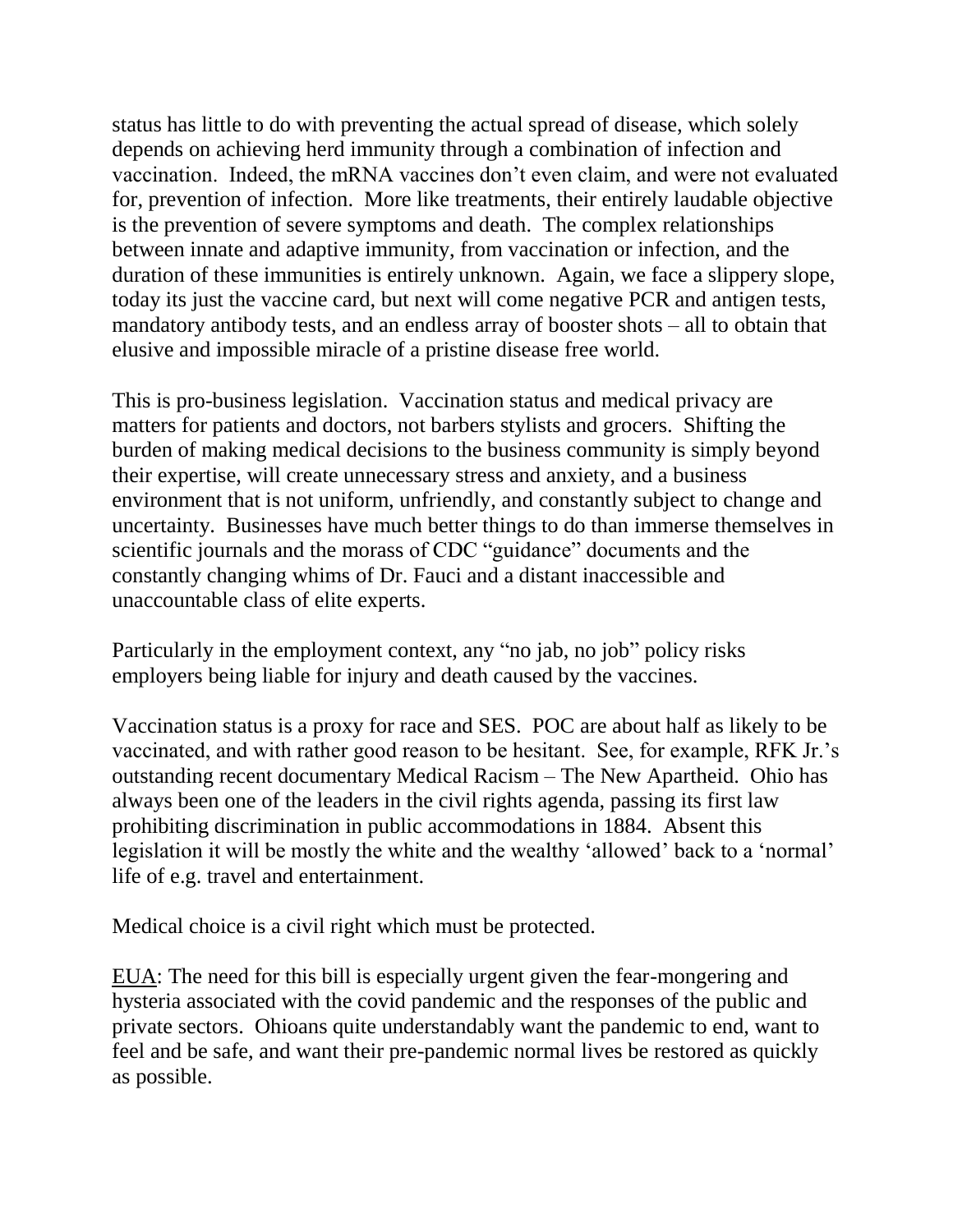All three of the covid vaccines are currently authorized under EUAs issued by the FDA. The statute and approval documents expressly state that an EUA is not a license, the vaccines are NOT "FDA approved," and they remain experimental while data on safety and efficacy continues to be collected, with no assurance of eventual approval. The EUA statute<sup>1</sup> expressly states that vaccine recipients be advised "of the option to accept or refuse administration of the product."

No court has ever upheld a mandate for an Emergency Use Authorization (EUA) vaccine, which all COVID vaccines are at present. In fact, a federal court has held that EUA vaccines cannot be mandated to soldiers in the U.S. military, who enjoy far fewer rights than civilians, Doe #1 v. Rumsfeld, 297 F.Supp.2d 119 (2003). That court remarkably held "... .the United States cannot demand that members of the armed forces also serve as guinea pigs for experimental drugs." Federal law 21 U.S.C. § 360bbb-3(e)(1)(A)(ii)(III) requires that the person to whom an EUA vaccine is administered be advised, "of the option to accept or refuse administration of the product, of the consequences, if any, of refusing administration of the product, and of the alternatives to the product that are available and of their benefits and risks." The reason for the right of refusal stems from the fact that EUA products are by definition experimental. Under the Nuremberg Code, no one may be coerced to participate in a medical experiment. Consent of the individual is "absolutely essential." The liability for forced participation in a medical experiment, not to mention injury from such coerced medical intervention, may be incalculable.

The clinical trials are not yet finished. We have no idea of the long-term risks especially of the mRNA vaccines, a modality never before used on humans. These long-term risks include autoimmune diseases, seen in all the childhood vaccines, and anti-enhancement or immune priming disease in response to a variant or surge. This killed many of the ferrets in the trials of mRNA vaccines against SARS-1.

Federal officials have repeatedly stated publicly that EUA vaccines cannot be mandated. At a meeting of CDC's Advisory Committee on Immunization Practices last August the Committee's Executive Secretary and Chief Medical Officer of the National Center for Immunizations and Respiratory Diseases, Dr. Amanda Cohn stated: "I just wanted to add that, just wanted to remind everybody, that under an Emergency Use Authorization, an EUA, vaccines are not allowed to

 $\overline{a}$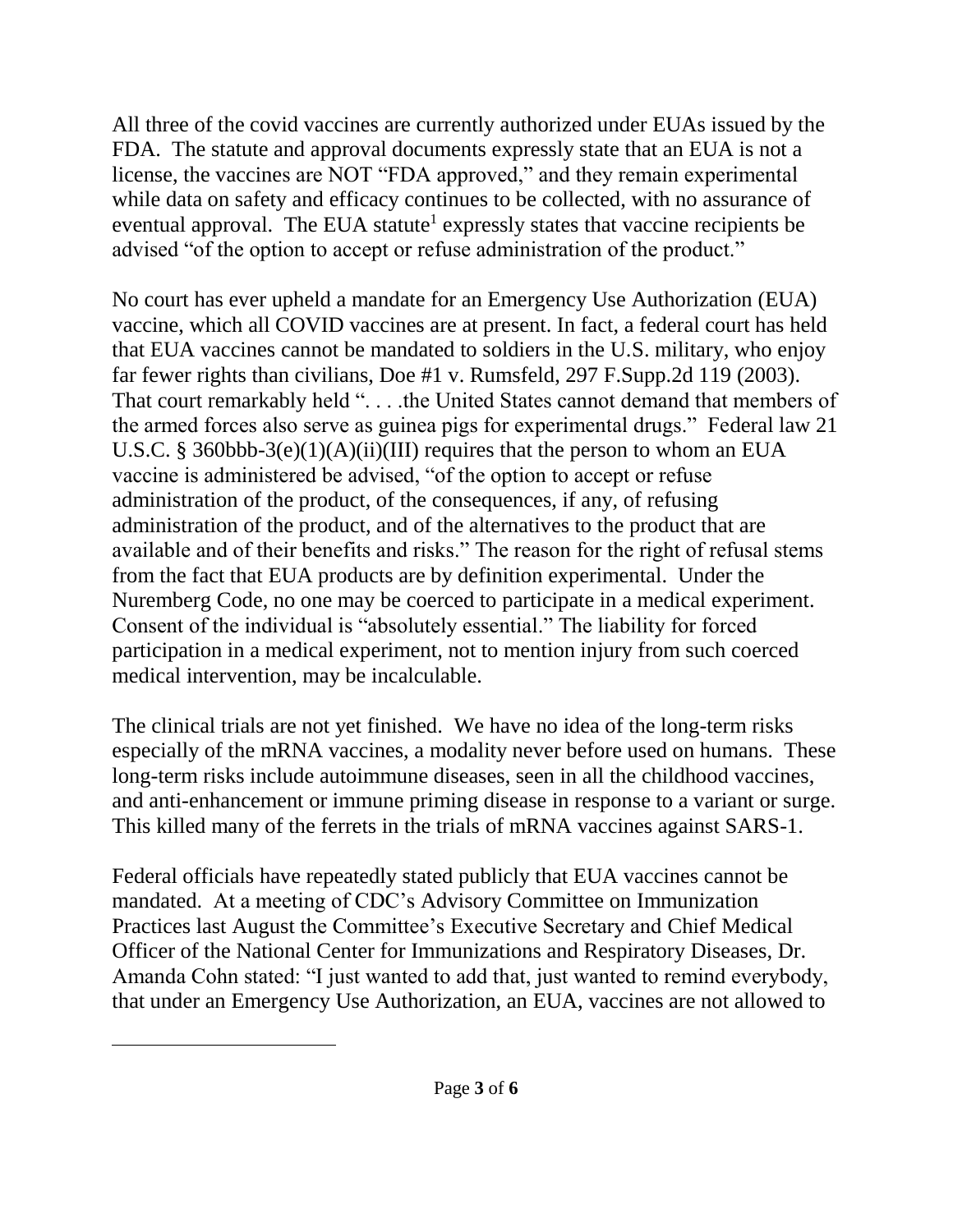be mandatory. So, early in this vaccination phase, individuals will have to be consented and they won't be able to be mandated." The Information Fact Sheet for recipients states that, "It is your choice to receive or not receive the Covid-19 Vaccine," and if "you decide to not receive it, it will not change your standard of medical care."

Informed Consent: Public and private vaccine mandates also violate the principle sacred to the practice of medicine, informed consent, which requires voluntary unburdened consent after full information as to risks benefits and alternatives. The modern law on informed consent derives from the Nuremberg Code. As an example of these human rights, the Nuremberg Code states: The voluntary consent of the human subject is absolutely essential. This means that the person involved should have legal capacity to give consent; should be so situated as to be able to exercise free power of choice, without the intervention of any element of force, fraud, deceit, duress, over-reaching, or other ulterior form of constraint or coercion; and should have sufficient knowledge and comprehension of the elements of the subject matter involved, as to enable him to make an understanding and enlightened decision."

This principle was most recently stated internationally in the Universal Declaration on Bioethics and Human Rights adopted by the United Nations, wherein it is stated: "Article 3 – Human Dignity and Human Rights. . . . 2. The interests and welfare of the individual should have priority over the sole interest of science or society. . . . Article 5 – Autonomy and individual responsibility, The autonomy of persons to make decisions, while taking responsibility for those decisions and respecting the autonomy of others, is to be respected. Article 6 – Consent 1. Any preventive, diagnostic and therapeutic medical intervention is only to be carried out with the prior, free and informed consent of the person concerned, based on adequate information. The consent should, where appropriate, be express and may be withdrawn by the person concerned at any time and for any reason without disadvantage or prejudice."

The principle in caselaw traces to the 1914 New York case of *Schloendorff v. Society of New York Hospitals*. These principles are codified in Federal Law under 45 C.F.R. Part 46, and in Ohio law in R.C. 2317.54 (2019).

Bodily Autonomy: The Supreme Court over the past century has developed and implemented strong protection for bodily integrity and autonomy. Beginning with Griswold, and continuing through Roe v. Wade, and Planned Parenthood, the Court has explained that in popular parlance, my body my choice. In Cruzan this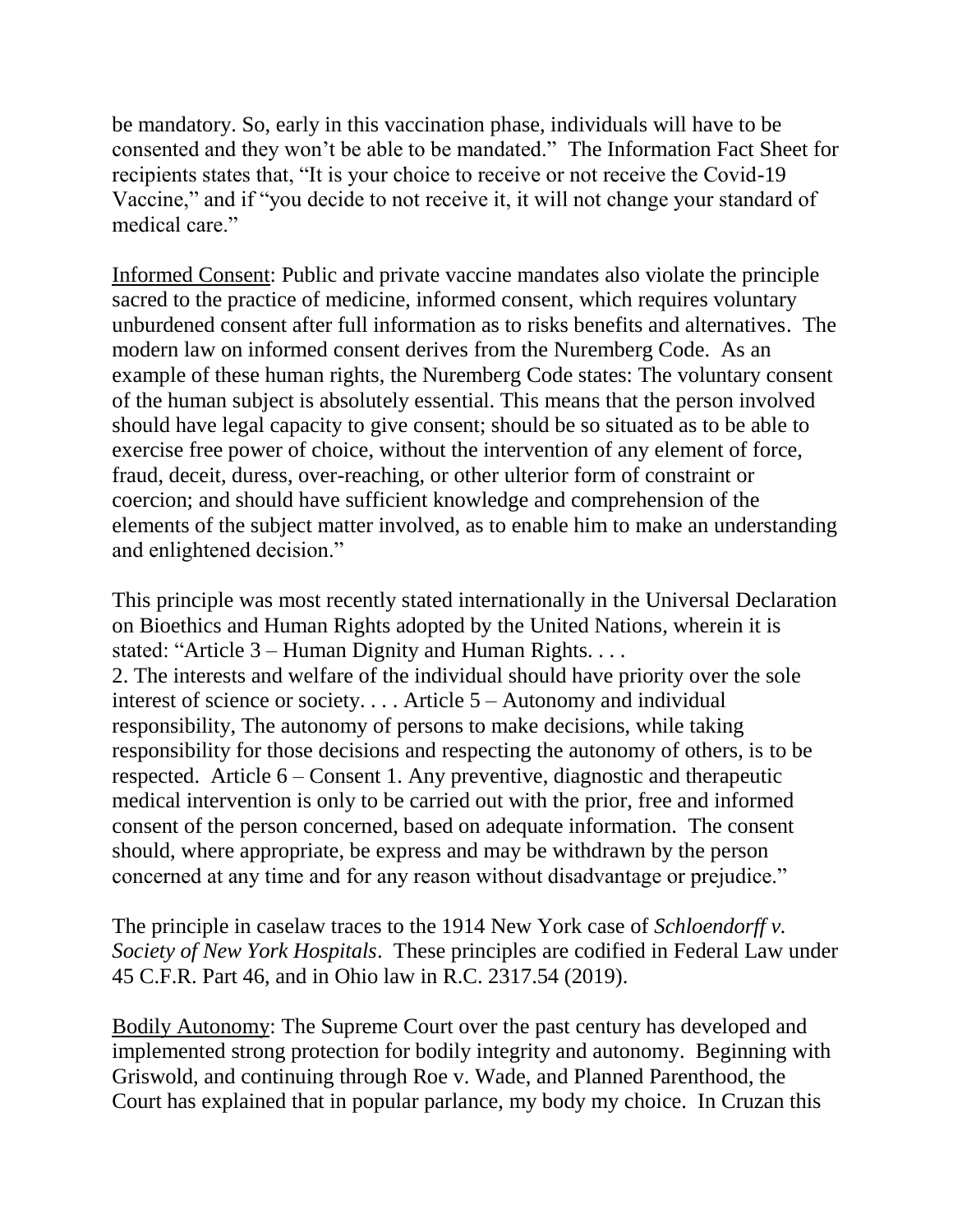was extended to non-abortion medical choices, and in Lawrence, to overturn criminal laws against sodomy. The Court said in Cruzan, "The principle that a competent person has a constitutionally protected liberty interest in refusing unwanted medical treatment may be inferred from our prior decisions." Even very slight burdens have been consistently thrown out. In many of these instances the state's desire to protect the health and lives of others has been disregarded, the right of each individual to bodily dignity integrity and autonomy being primary and inalienable.

In the case most often cited to uphold seemingly unlimited governmental powers, the Court made quite clear that such exercise was the narrow exception not the rule, and this was before the development of the jurisprudence on bodily autonomy. ""Before closing this opinion, we deem it appropriate, in order to prevent misapprehension as to our views, to observe --perhaps to repeat a thought already sufficiently expressed, namely --that the police power of a State, whether exercised by the legislature or by a local body acting under its authority, may be exerted in such circumstances or by regulations so arbitrary and oppressive in particular cases as to justify the interference of the courts to prevent wrong and oppression."

Justice Gorsuch emphasized the limited reach of Jacobson in his recent concurrence in Roman Catholic Dioses of Brooklyn, throwing out discriminatory New York restrictions on churches: "At that time, COVID had been with us, in earnest, for just three months. Now, as we round out 2020 and face the prospect of entering a second calendar year living in the pandemic's shadow, that rationale has expired according to its own terms. Even if the Constitution has taken a holiday during this pandemic, it cannot become a sabbatical. . . . Why have some mistaken this Court's modest decision in Jacobson for a towering authority that overshadows the Constitution during a pandemic? In the end, I can only surmise that much of the answer lies in a particular judicial impulse to stay out of the way in times of crisis. But if that impulse may be understandable or even admirable in other circumstances, we may not shelter in place when the Constitution is under attack. Things never go well when we do. (emphasis added)."

Ohioans Must Be Protected From Federal Anti-Scientific Regulatory Malpractice. This bill is not anti-vaccine. For example, the school and daycare mandates for the childhood schedule remain intact, with the long-standing exemptions for medical, religious, and conscience reasons. As quasi-government choice slips into private